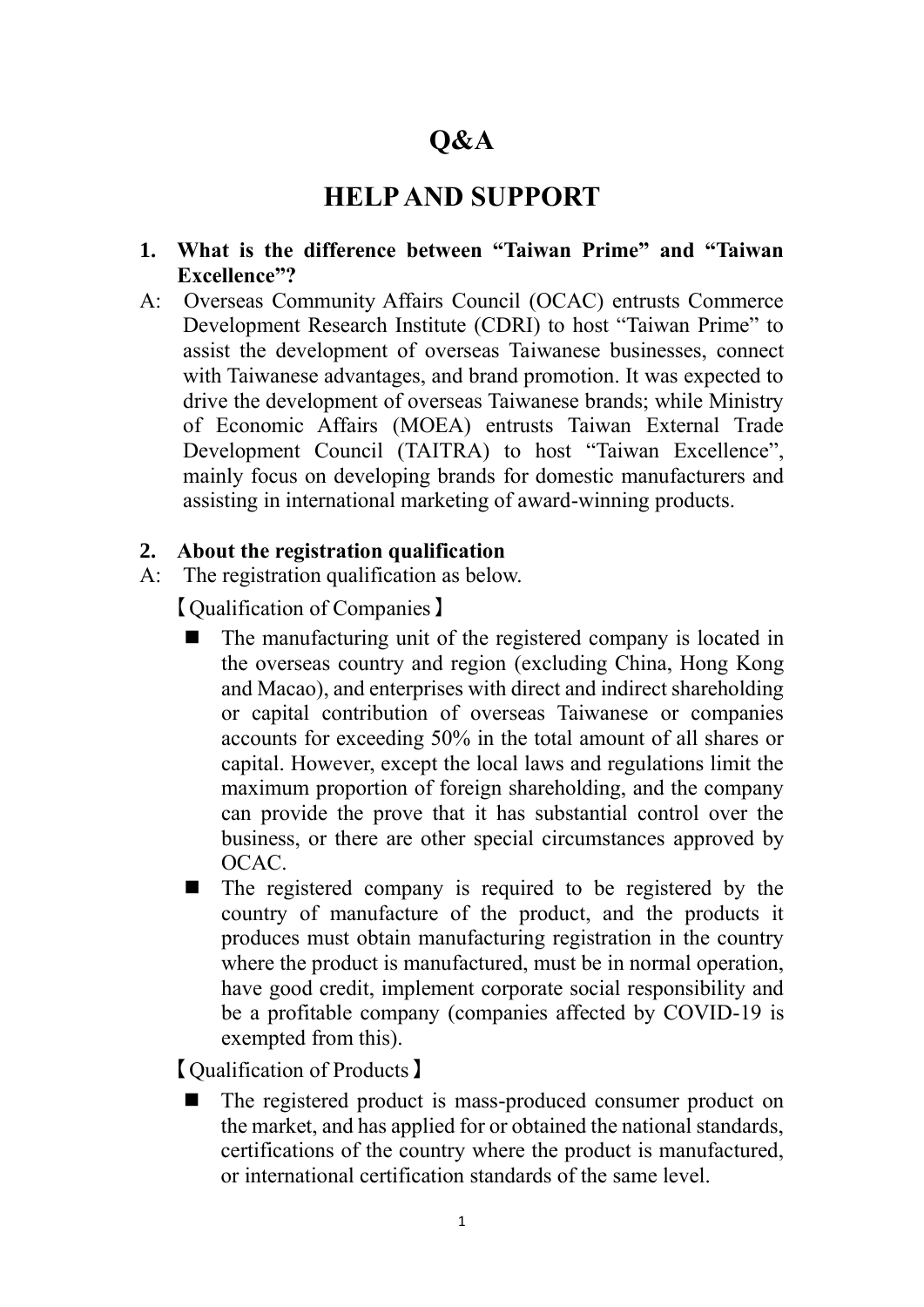- The brand owned by the company has obtained trademark rights in accordance with the trademark law of the country where the product is manufactured, or the proven documentation of the trademark application is being applied for.
- $\blacksquare$  The same type of products of the winning companies in 2021 shall not be registered repeatedly.
- Category:
	- (1) Electronics, Electrical Appliances, Communication Products, and Parts
	- (2) Fashion, Life, and Cultural Creative Goods
	- (3) Leisure, Education, and Sporting Goods
- $\blacksquare$  In the above categories of products, the same company only register 1 product for per each category.

## **3. Why does Taiwan Prime choose these3categories of products this year?**

A: In the early stage of the first event last year, OCAC has conducted a questionnaire survey of overseas Taiwanese businessmen for suggestions on the items in the event. The results were "Electronics, Electrical Appliances, Communication Products, and Parts" and "Fashion, Life, and Cultural Creative Goods". This year, "Leisure, Education, and Sporting Goods" has been added by Taiwan Prime, expecting to include more high-quality products to join Taiwan Prime.

## **4. Can non-physical product (e.g., service) registered?**

A: Taiwan Prime Award is only for physical products.

## **5. What are the "Fashion, Life, and Cultural Creative Goods"?**

A: Jewelry, clocks and watches, bags, luggage, clothing, and culture and creative goods etc. Please refer to Excursus for more information.

### **6. If the product is made in Taiwan, is it eligible to participate the contest??**

- A: The manufacturing unit of registered company has to be established overseas. If the product is made in Taiwan, it is not eligible for the contest.
- **7. How is the overseas preliminary selection review committee formed?**
- A: The overseas preliminary selection unit invites representatives of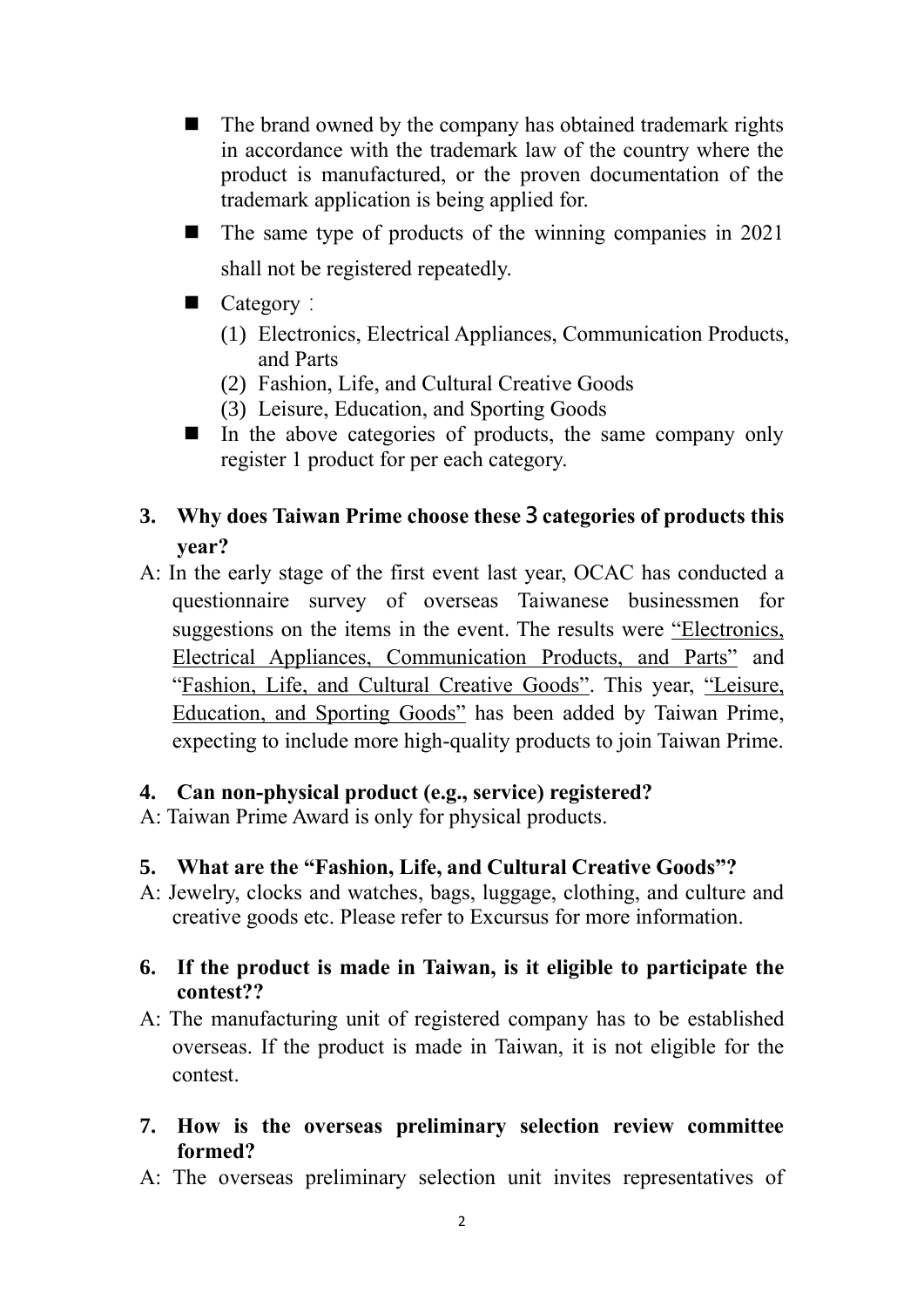various local chambers of commerce, overseas Chinese affairs group, economic group, foreign trade association staff, scholars and experts of foreign embassies to form an overseas preliminary selection review committee of 9 or more members.

In principle, the overseas primary selection review committee invites the representative (or director) of the local embassy office to serve as the chairman.

#### **8. If the company is a subsidiary, can it register for Taiwan Prime?**

- A: Yes, if the person in charge of the company identifies as a Taiwanese businessman.
- **9. If the company is mainly an original equipment manufacturer, can it register for Taiwan Prime?**
- A: No, if the overseas Taiwanese company is only an original equipment manufacturer (OEM). However, if the company is engaged in OEM, but also has its own brand and mass production plan, it can register as long as it provides relevant supporting documents for branding.

### **10. If it's not the company's own product but an OEM, can it register for Taiwan Prime?**

- A: No, if the product is only imported and exported as an agent.
- **11. If local laws and regulations place restrictions on shareholding by overseas Taiwanese businesses, can they register for Taiwan Prime?**
- A: Yes, if the local laws and regulations restrict the foreign shareholding ratio, and the company can prove that it has substantial control over the business, or there are other special circumstances approved by OCAC.
- **12. Well-known brand establishes company** overseas**, can it register for Taiwan Prime?**
- A: Yes, as long as there are Taiwanese businessmen with companies/factories overseas, even the person in charge has dual citizenship.

## **13. If the product does not have the right of trademark, can it register for Taiwan Prime?**

A: Taiwan Prime selection was expected to guide overseas Taiwanese businessmen in brand development through common channels, therefore, those who have or are applying for trademark rights for the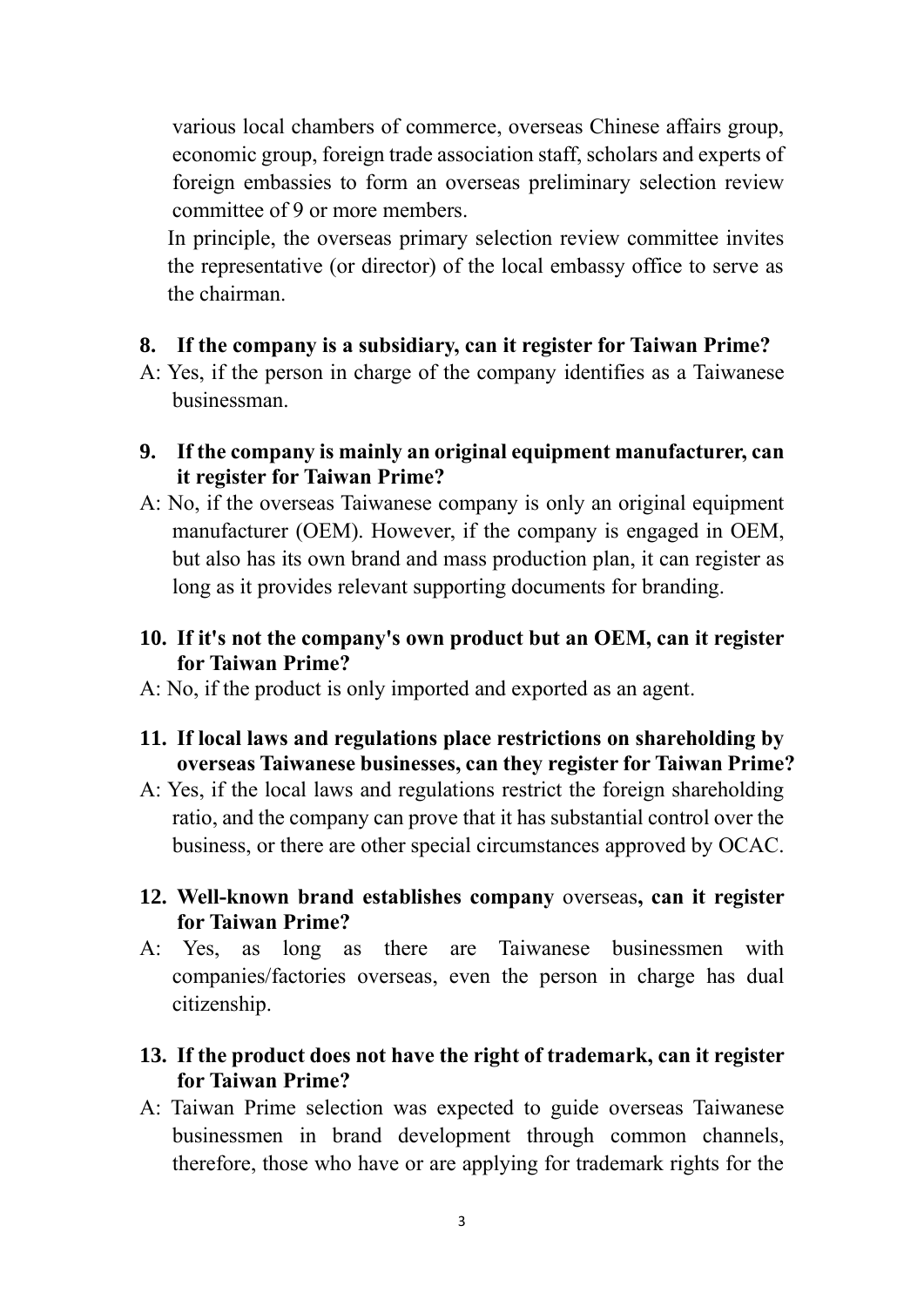company's products can participate in the selection.

#### **14. How many products can each company register for?**

A: Each enterprise is limited to reporting at most one product in each of the three categories of products mentioned above.

#### **15. Are there any restrictions on "Taiwan Prime" products submitted by each overseas preliminary selection region?**

A: Each overseas preliminary selection region can submit a maximum of 5 "Taiwan Prime" products.

#### **16. Why is there no food category?**

A: There are shelf life and inspection issues for food, so there is no processed products and food categories this year. It will be considered to be included in the selection category depending on the needs and results.

#### **17. How to register?**

A: Accept online applications only.

The register should fill out the company information, product information and upload written information, and each piece is limited to a maximum of USD 100.

If there is any question in filling in the information, overseas colleagues and executive teams of various countries will assist you.

#### **18. Is there any operational manual for registering system?**

A: There will be a Cliff's notes version of registration and operation instructions on the official website: [www.taiwanprime.org.](http://www.taiwanprime.org/) If you have any questions about the operation, please call: +886-2- 77074882 or LINE: @taiwanprime.

#### **19. When's the deadline of online registration?**

A: Until 23:59 (Taipei GMT+8:00), May 31, 2022.

#### **20. What is the deadline for submitting supplementary documents?**

A: Please submit the supplementary documents online from 1 June to 10 June, 2022. The registration system will be closed after 10 June.

#### **21. How is the selection criteria made?**

A: Selection process is divided into two processes, "Preliminary Selection" and "Final Selection".